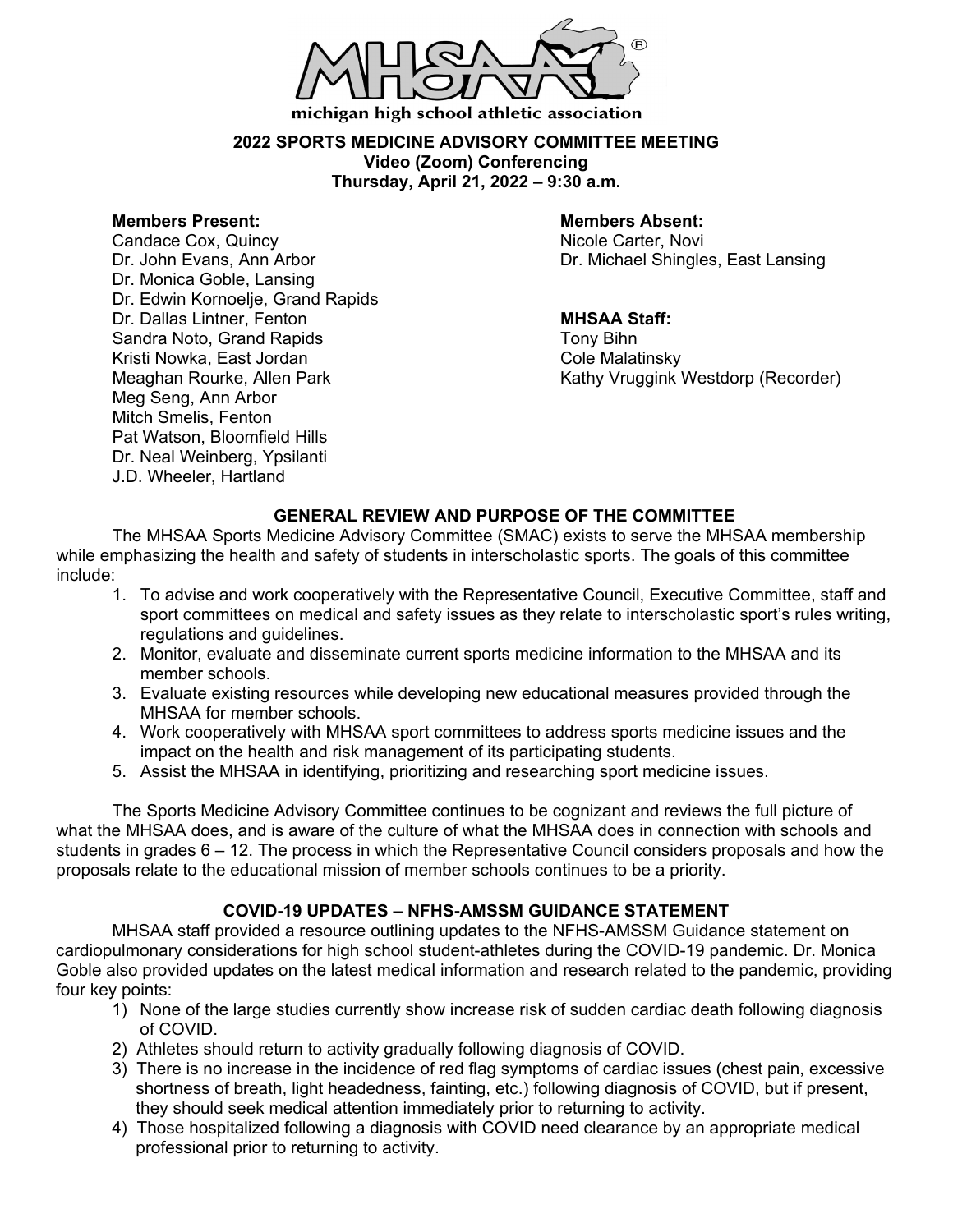Additionally, Dr. Goble stressed the continued importance of schools and athletic programs having a welldeveloped emergency action plan in place for cardiac emergencies. Dr. Ed Kornoelje provided additional information and concurred with Dr. Goble, indicating he has seen mostly mild cases in his practice, and he has seen even athletes who suffered only mild symptoms, sometimes having some difficulty returning. This is managed by gradually easing them back to activity, emphasizing the importance of gradual, progressive return-to-play following diagnosis. Dr. Neal Weinberg also provided insight and indicated that as a pediatrician he has been seeing primarily mild cases.

## **YOUTH MENTAL HEALTH REPORTS AND PUBLICATIONS**

Dr. John Evans provided an update on mental health and provided several additional mental health resources. Mental health professionals have noticed two emerging trends:

- 1) What is seen as performance anxiety may actually be generalized/social anxiety issue related to the pandemic – i.e., is an athlete just getting nervous in a game, or is this anxiety other into other contexts.
- 2) There is uptick in injuries and longer recoveries, with young athletes struggling with mental aspects of injuries and returning from injuries. He also highlighted two events (*Shape Michigan* and *Yoga at the Big House*) aimed at promoting lifelong movement, mental health, and mindfulness.

Sandy Noto, through her work as a nurse, relayed some of her experience working with athletes and coaches regarding their current mental health status. She indicated atypical increased levels of anxiety and was able to suggest mindfulness and relaxing exercises, which were successfully employed. She is working with athletes and coaches to incorporate this work into team building prior to and throughout the season.

## **POSITION STATEMENTS AND GUIDELINES**

MHSAA staff provided a variety of resources and position statements regarding a number of different health issues related to sports participation, as well as the MHSAA policy on inclement weather. These included:

- General Guidelines for Sports Hygiene, Skin Infections and Communicable Diseases
- Sports-Related Skin Infections
- Recommendations for the Use of Energy Drinks by Young Athletes
- Guidelines on Handling Practices and Contest During Lightning or Thunder Disturbances
- MHSAA Game Suspension Policies Inclement Weather & Tornado Policy
- Heat Acclimatization and Heat Illness Prevention Position Statement
- Maintaining Hydration to Optimize Performance and Minimize the Risk for Exertional Heat Illness
- MHSAA Policy for Managing Heat and Humidity.

Dallas Lintner, JD Wheeler and Kristi Nowka all indicted that their leagues and individual schools have an on-field, "real air" temperature minimum for baseball and softball practice for competition to take place. The policies are specific to softball and baseball, and significantly related to the nature of the sport and equipment warranties.

Information was provided regarding the distribution by a NFHS grant to distribute Wet Bulb Globe Thermometers to high schools around the United States. Additional information will be forthcoming regarding the distribution of these devices.

MHSAA staff provided a Competition and Practice Guidelines for Cold Weather, modeled after the Minnesota policy. A motion and second was made to move this policy to the MHSAA Representative Council for review in December. (13-0)

The Sports Medicine Advisory Committee was presented with several questions brought by the MHSAA and NFHS Track and Field Committees regarding the safety and efficacy of using smelling salts. Dr. Ed Kornoelje provided the research found and stated that there have been a number of studies performed on the topic and from a medical perspective, there were no immediate safety concerns with the use of smelling salts during activity. However, there is no evidence suggesting smelling salts provide enhanced performance or any real advantage outside of a placebo effect. Dr. Kornoelje was also clear in indicating that smelling salts should never be used to revive or arouse an athlete following a suspected head injury. Additional members of SMAC provided insight into the use of smelling salts by athletes within schools, suggesting the recent increase in use likely stems from students mimicking what they see professional/elite athletes doing. Dr. Evans commented of the role smelling salts may have on performance when related to superstitions and routines. He stressed the